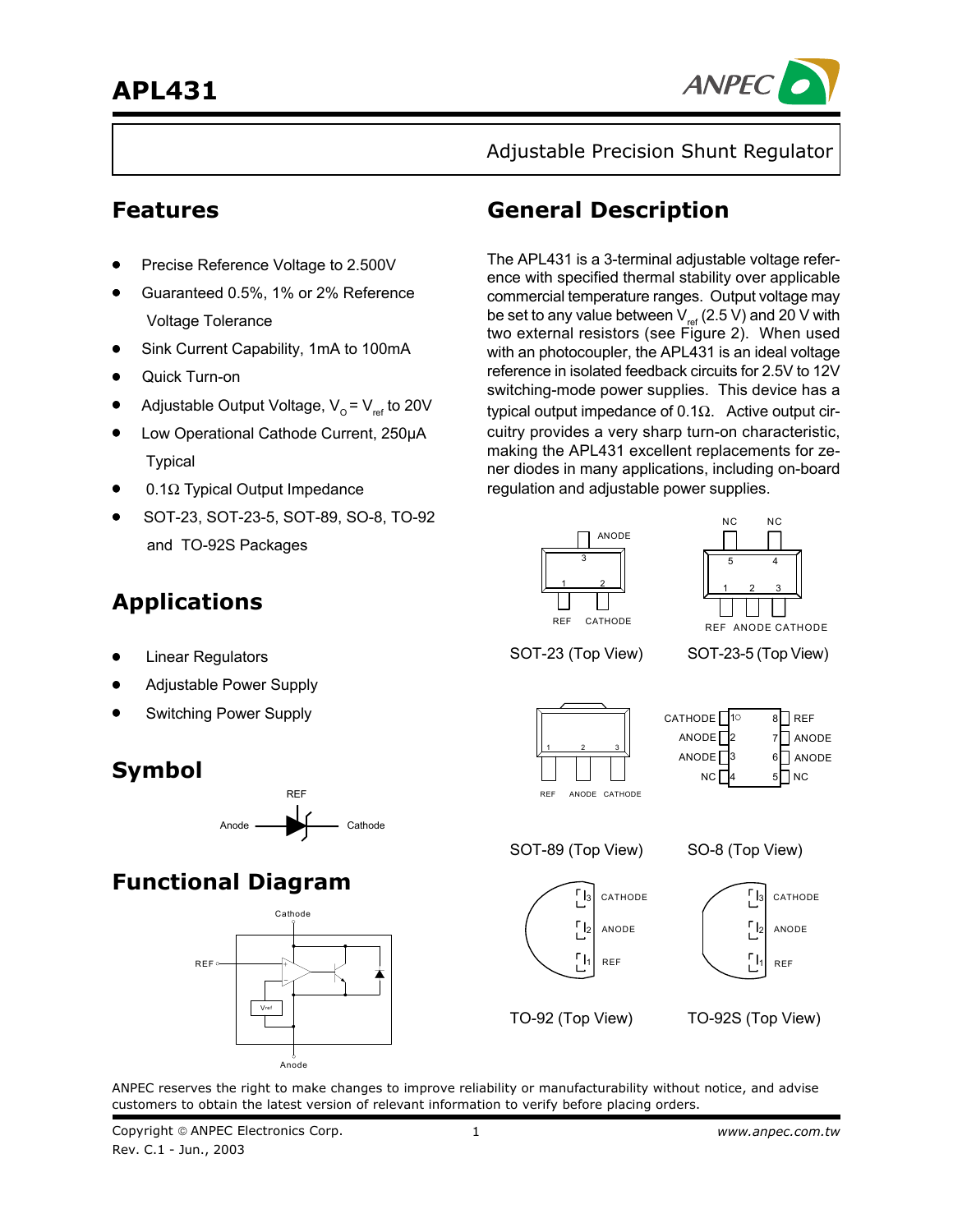

# **Ordering and Marking Information**

| APL431<br>          <u> </u><br><b>Lead Free Code</b><br><b>Handling Code</b><br>Temp. Range<br>Package Code<br>Elec. Grade | Elec. Grade<br>A: 0.5% Reference Voltage Tolerance<br>B: 1% Reference Voltage Tolerance<br>C: 2% Reference Voltage Tolerance<br>Package Code<br>$A:SOT-23$<br>B: SOT-23-5<br>$D:SOT-89$<br>$E:TO-92$<br>I: TO-92S<br>$K:SO-8$<br>Y: Chip Form<br>Temp. Range<br>$1: -40$ to 85 °C<br>$C:0$ to 70 $^{\circ}$ C<br>Handling Code<br>PB: Plastic Bag<br>TB: Tape & Box<br>TR: Tape & Reel<br><b>Lead Free Code</b><br>L: Lead Free Device<br><b>Blank: Orginal Device</b> |
|-----------------------------------------------------------------------------------------------------------------------------|------------------------------------------------------------------------------------------------------------------------------------------------------------------------------------------------------------------------------------------------------------------------------------------------------------------------------------------------------------------------------------------------------------------------------------------------------------------------|
| 431<br>$APL431A/B$ :                                                                                                        | APL<br>431<br>$APL431E/I$ :<br>XXXXX - Date Code<br>XXXXX                                                                                                                                                                                                                                                                                                                                                                                                              |
| APL431<br>APL431 D/K:<br>XXXXX - Date Code<br><b>XXXXX</b>                                                                  |                                                                                                                                                                                                                                                                                                                                                                                                                                                                        |

# **Absolute Maximum Ratings**

| Symbol              | <b>Parameter</b>                                        | Rating                  | Unit         |                 |
|---------------------|---------------------------------------------------------|-------------------------|--------------|-----------------|
| V <sub>KA</sub>     | Cathode voltage                                         | 20                      | v            |                 |
| Ιĸ                  | Continuous cathode current range                        |                         | 100          | mA              |
| $I_{REF}$           | Reference current range                                 |                         | 3            | mA              |
| $\theta_{JA}$       | Thermal Resistance from Junction to Ambient in Free Air |                         |              | $\mathrm{C}$ /W |
|                     |                                                         | SOT-23                  | 416          |                 |
|                     |                                                         | SOT-23-5                | 357          |                 |
|                     |                                                         | <b>SOT-89</b>           | 250          |                 |
|                     |                                                         | TO-92                   | 250          |                 |
|                     |                                                         | $SO-8$                  | 210          |                 |
| $T_A$               | Ambient temperature range                               | APL431XXC               | 0 to 70      | $^{\circ}C$     |
|                     |                                                         | APL431XXI               | $-40$ to 85  |                 |
| $T_i$               | Junction temperature range                              | APL431XXC               | 0 to 150     | $\rm ^{\circ}C$ |
|                     |                                                         | APL431XXI               | $-40$ to 150 |                 |
| $T_{\text{STG}}$    | Storage Temperature Range                               |                         | $-65$ to 150 | $\rm ^{\circ}C$ |
| ${\sf T}_{\sf SOL}$ | Lead temperature range, $T_s$ (Soldering, 10sec)        |                         |              |                 |
|                     |                                                         | Original Device         | 260          | $^{\circ}C$     |
|                     |                                                         | <b>Lead Free Device</b> | 300          |                 |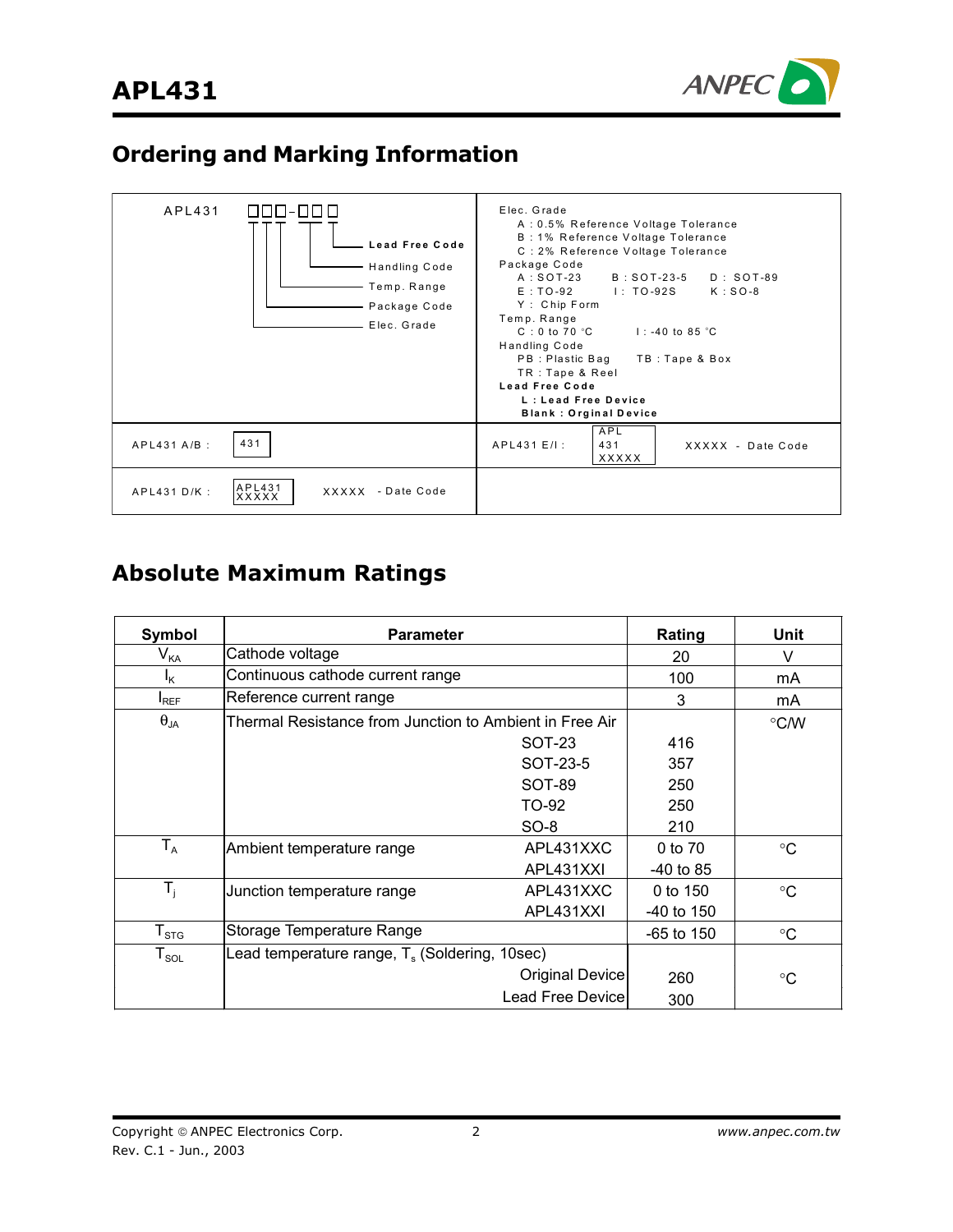

# **Electrical Characteristics (Cont.)**  $T_A = 25^{\circ}C$  ( unless otherwise noted)

|                      |                                                  |                                                                                                                 |                                               | <b>APL431</b> |        |          |      |
|----------------------|--------------------------------------------------|-----------------------------------------------------------------------------------------------------------------|-----------------------------------------------|---------------|--------|----------|------|
| Symbol               | <b>Parameter</b>                                 | <b>Test Conditions</b>                                                                                          |                                               | Min.          | Typ.   | Max.     | Unit |
|                      |                                                  |                                                                                                                 | APL431A                                       | 2.487         | 2.500  | 2.513    |      |
| $V_{REF}$            | Reference voltage                                | $V_{KA} = V_{REF}$<br>$I_{K} = 10mA^{*1}$                                                                       | APL431B                                       | 2.475         | 2.500  | 2.525    | V    |
|                      |                                                  |                                                                                                                 | APL431C                                       | 2.450         | 2.500  | 2.550    |      |
| $\Delta V_{REF}$ / T | Reference voltage<br>drift over temp. range      | $V_{KA} = V_{REF}$ , $I_{K} = 10$ m A<br>$T_A = 0$ to 70°C <sup>*1</sup><br>$T_{A} = -40$ to 85°C <sup>*1</sup> |                                               |               |        | 20<br>30 | mV   |
|                      | Voltage ratio (open                              | $I_{K}$ =10mA, $V_{KA} = V_{REF}$ to 10V <sup>*2</sup>                                                          |                                               |               | $-1.5$ | $-3$     |      |
|                      | $\Delta V_{REF}$ / $\Delta V_{KA}$<br>loop gain) |                                                                                                                 | $I_{K}$ =10mA, $V_{KA} = V_{REF}$ to 20 $V^2$ |               | $-1.2$ | $-2.5$   | mV/V |
| $I_{REF}$            | Reference current                                | $I_{\kappa}$ =10mA,<br>$R_1$ =10k $\Omega$ , R <sub>2</sub> =open <sup>*2</sup>                                 |                                               |               | 1.0    | 3        | μA   |
| $\Delta I_{REF}$ /T  | Reference current<br>drift                       | $I_k$ =10mA, R <sub>1</sub> =10kΩ,<br>$R_2$ =open, T <sub>A</sub> = -40 to 85°C <sup>*2</sup>                   |                                               |               | 0.3    | 1        | μA   |
| $I_{K(min)}$         | Min. cathode current                             | $V_{KA} = V_{REF}$ *1                                                                                           |                                               |               | 0.25   | 0.5      | mA   |
| $I_{K(off)}$         | Off-state cathode<br>current                     | $V_{KA}$ = 20V, $V_{REF}$ = 0V <sup>*3</sup>                                                                    |                                               |               | 0.1    | 1        | μA   |
| $ Z_{\text{KA}} $    | Dynamic impedance                                | $V_{KA} = V_{REF}$<br>$I_{\rm K}$ =1mA to 100mA, f $\leq$ 1kHz <sup>*1</sup>                                    |                                               |               | 0.1    | 0.4      | Ω    |
| $I_{\mathsf{K}}$     | Cathode current                                  | $V_{KA} = V_{REF} + 50$ mV <sup>*2</sup>                                                                        |                                               |               |        | 100      | mA   |

Notes : \*1 : use Figure 1 \*2 : use Figure 2

\*3 : use Figure 3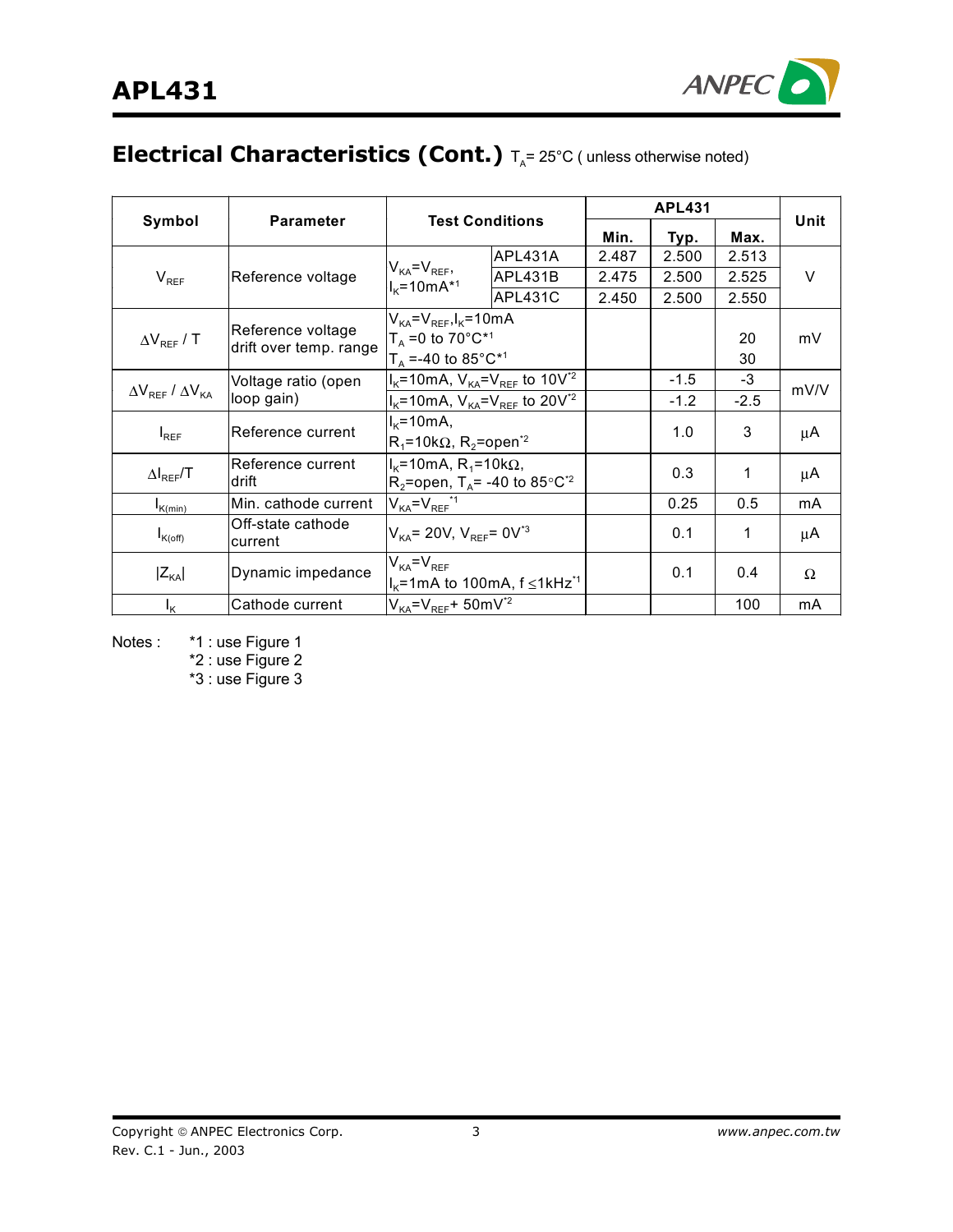

### **Test figures**





Figure 1. Test Circuit for  $V_{KA} = V_{REF}$ ,  $V_{O} = V_{KA} = V_{REF}$ 



Figure 2. Test Circuit for  $\mathsf{V}_{_{\mathsf{KA}}}\!\!\!\mathsf{>}\mathsf{V}_{_{\mathsf{REF}}}\!,$  $V_{\text{o}}$ =  $V_{\text{\tiny KA}}$ =  $V_{\text{\tiny REF}}$  $\times$  (1+R<sub>1</sub>/R<sub>2</sub>) + I<sub>REF</sub> $\times$  R<sub>1</sub>

# **Application schematic**



 $*$  R<sub>b</sub> should provide cathode current large than 1mA to maintain APL431 work properly.

Copyright © ANPEC Electronics Corp. Rev. C.1 - Jun., 2003

Figure 3. Test Circuit for  $I_{K(off)}$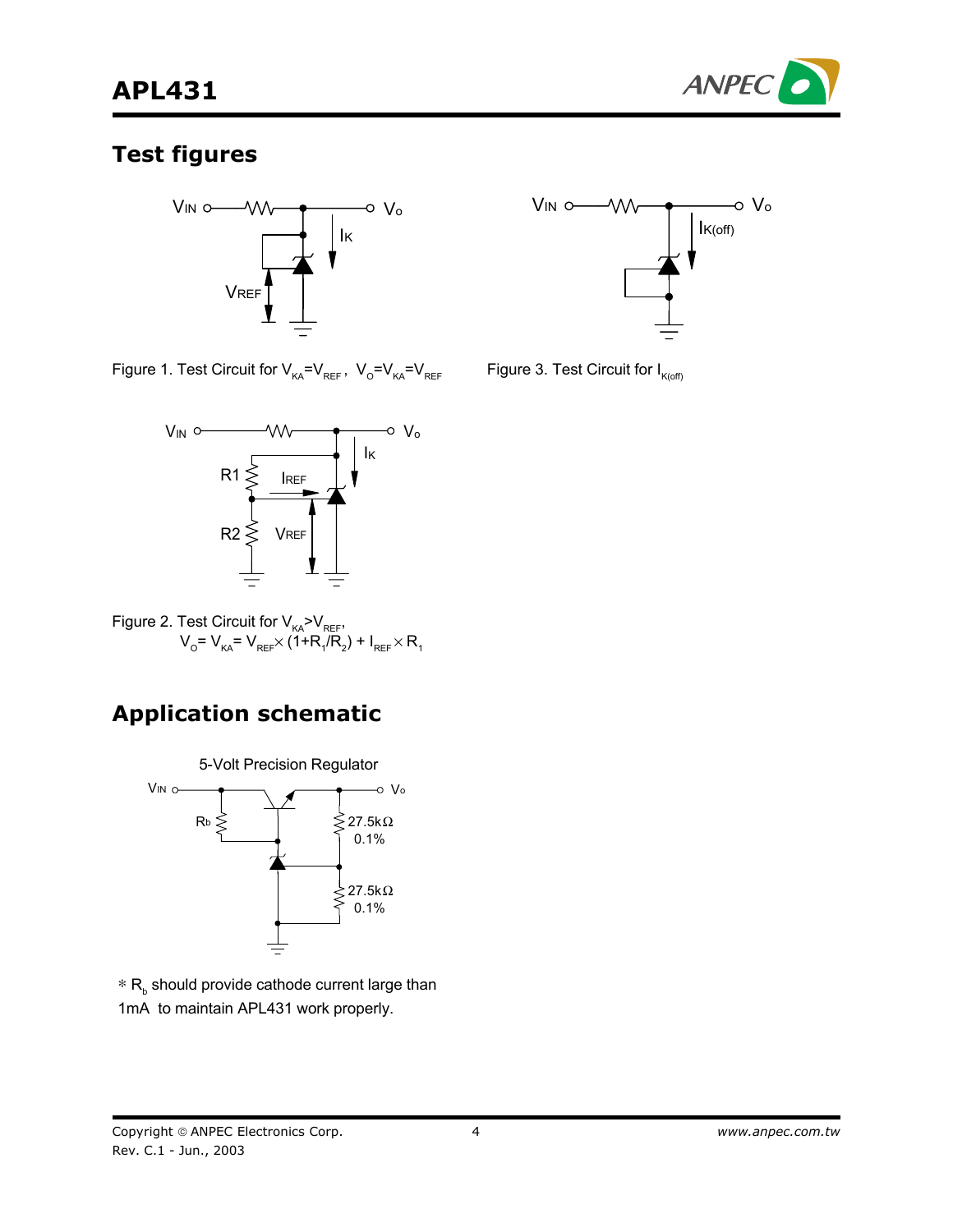

## **Typical Characteristics**





Cathode Current vs. Cathode Voltage 800 600 Cathode Current (mA) Cathode Current (mA) 400 200 0 -200 -1 0 1 2 3 Cathode Voltage (V)

Reference Voltage vs. Temperature

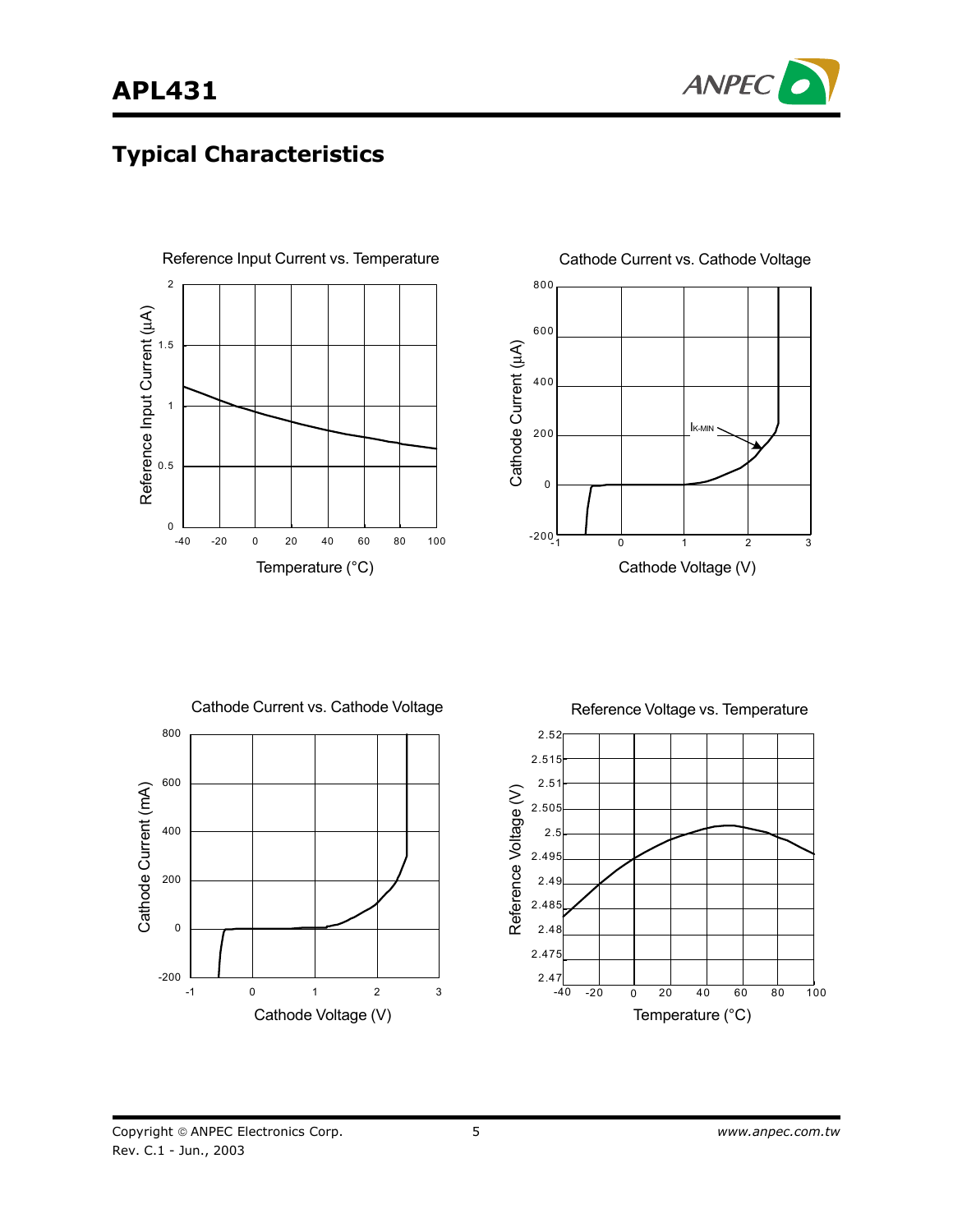



# **Typical Characteristics (Cont.)**







Ratio of Delta Reference Voltage to Delta Cathode Voltage vs. Tmperature

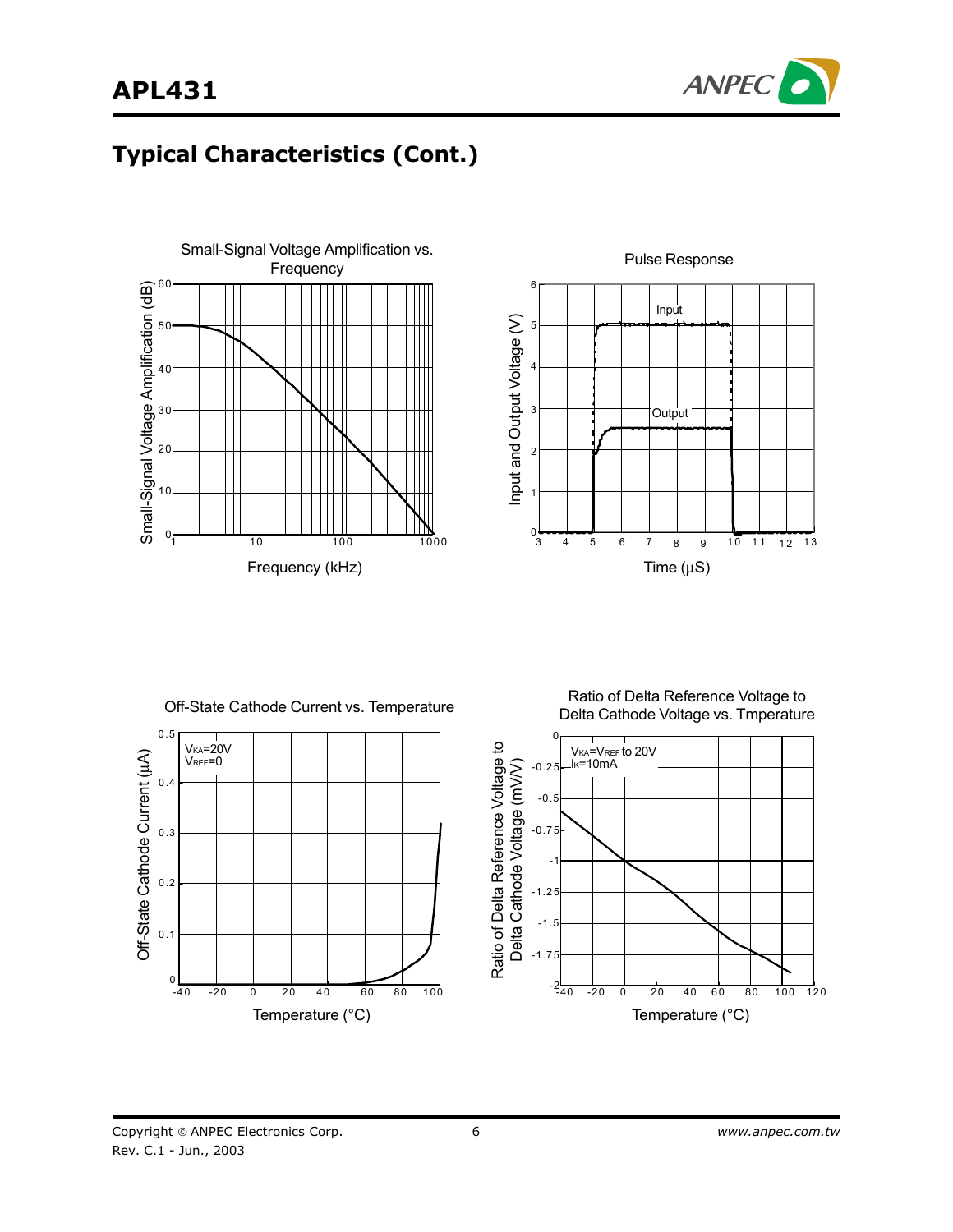



# **Typical Characteristics (Cont.)**





Stability Boundary Conditions 100 TA=25°C90 V<sub>KA</sub>=V<sub>REF</sub> Cathode Current (mA) Cathode Current (mA) 80 Stable 70 VKA=3.3V 60 50 40 30 20  $1<sub>0</sub>$  $0.001$  0.01 0.1 1 Load Capacitance (µF)

Copyright © ANPEC Electronics Corp. Rev. C.1 - Jun., 2003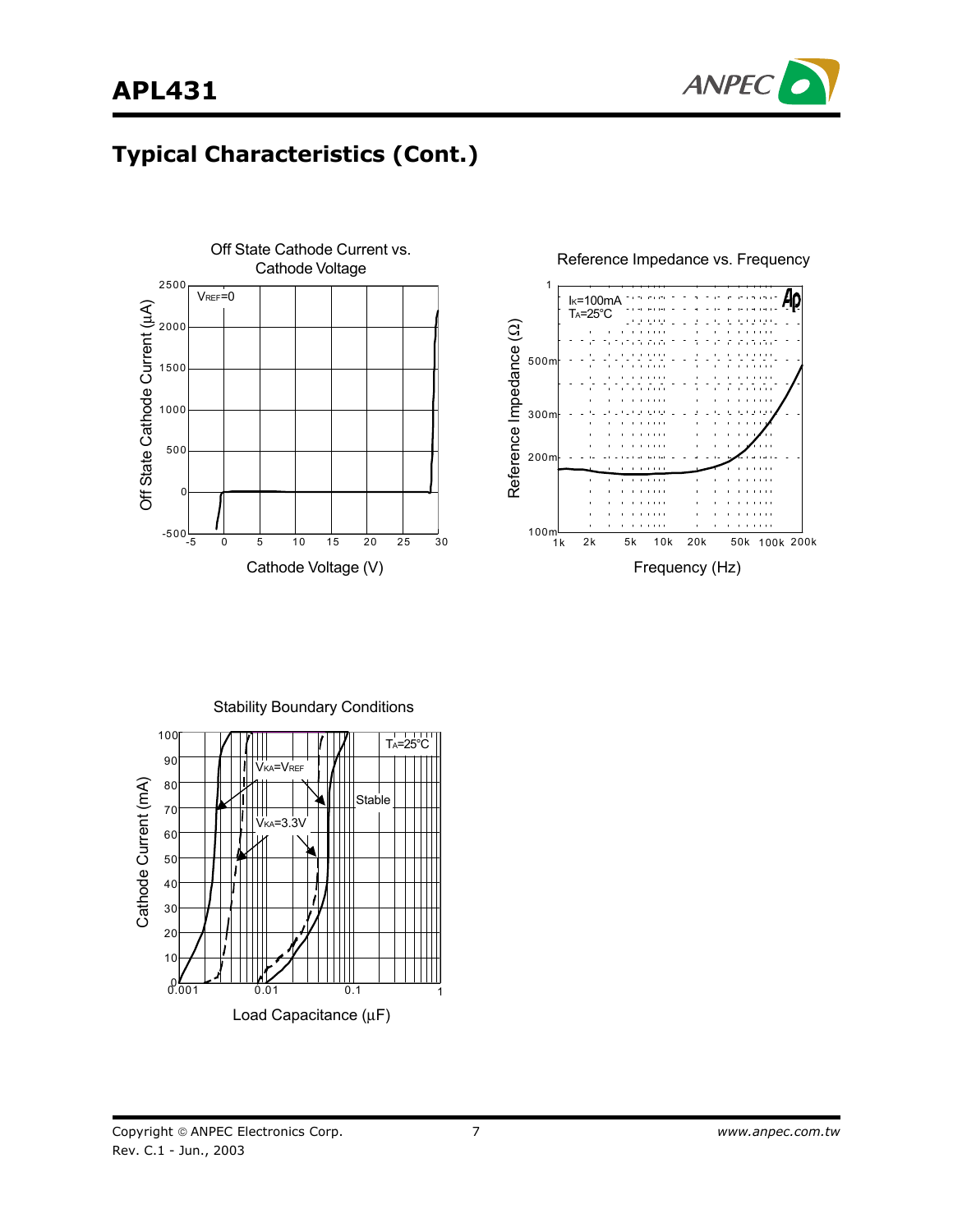

SOT-23







| Dim            | <b>Millimeters</b> |          | <b>Inches</b> |       |
|----------------|--------------------|----------|---------------|-------|
|                | Min.               | Max.     | Min.          | Max.  |
| A              | 1.00               | 1.30     | 0.039         | 0.051 |
| A <sub>1</sub> | 0.00               | 0.10     | 0.000         | 0.004 |
| B              | 0.35               | 0.51     | 0.014         | 0.020 |
| $\mathsf{C}$   | 0.10               | 0.25     | 0.004         | 0.010 |
| D              | 2.70               | 3.10     | 0.106         | 0.122 |
| E              | 1.40               | 1.80     | 0.055         | 0.071 |
| e              |                    | 1.90 BSC | 0.075 BSC     |       |
| Н              | 2.40               | 3.00     | 0.094         | 0.118 |
|                | 0.37               |          | 0.0015        |       |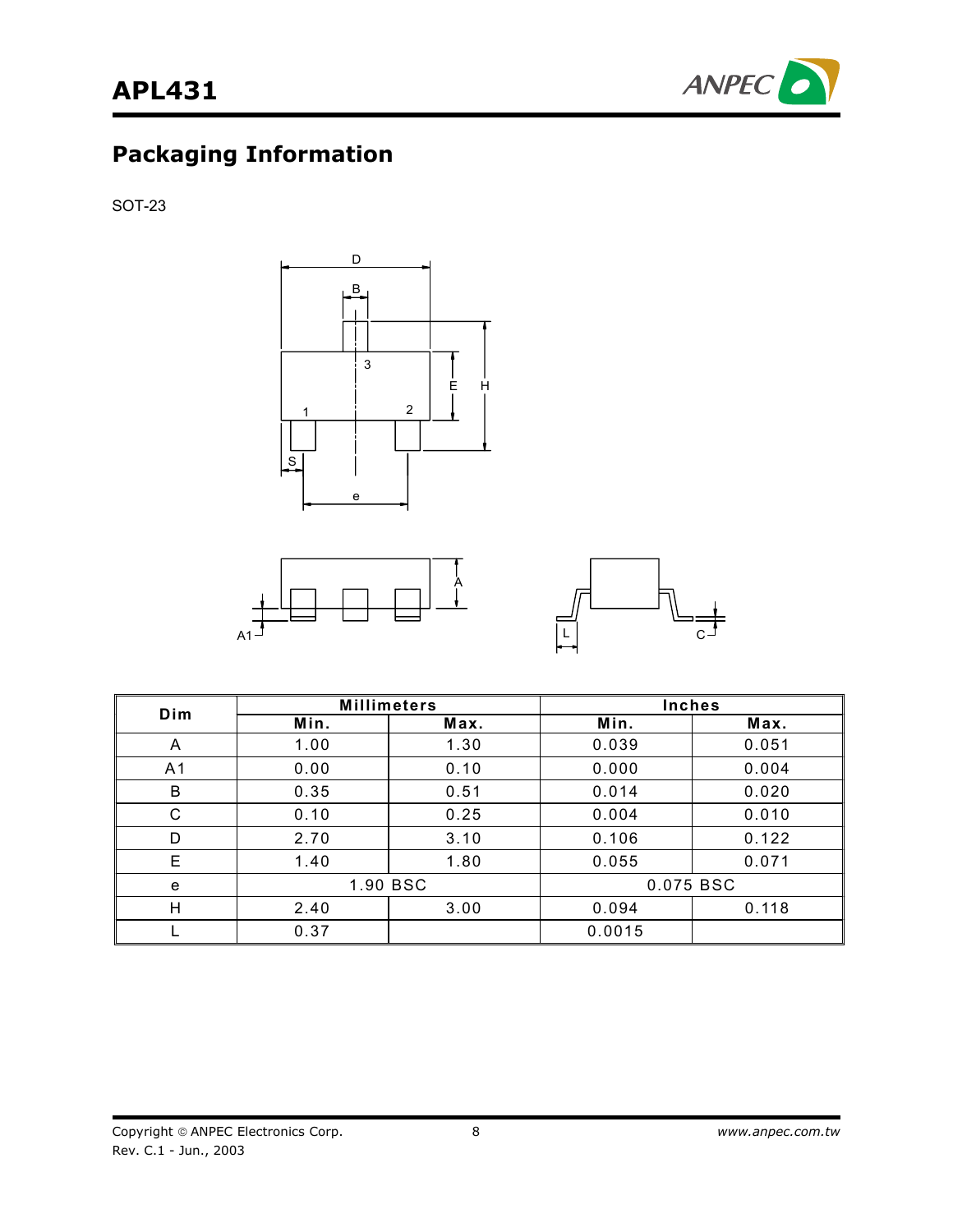

SOT-23-5





|                | <b>Millimeters</b> |              | <b>Inches</b> |              |
|----------------|--------------------|--------------|---------------|--------------|
| Dim            | Min.               | Max.         | Min.          | Max.         |
| A              | 0.95               | 1.45         | 0.037         | 0.057        |
| A <sub>1</sub> | 0.05               | 0.15         | 0.002         | 0.006        |
| A <sub>2</sub> | 0.90               | 1.30         | 0.035         | 0.051        |
| D              | 2.8                | 3.00         | 0.110         | 0.118        |
| E              | 2.6                | 3.00         | 0.102         | 0.118        |
| E <sub>1</sub> | 1.5                | 1.70         | 0.059         | 0.067        |
|                | 0.35               | 0.55         | 0.014         | 0.022        |
| L1             | 0.20 BSC           |              | 0.008 BSC     |              |
| L2             | 0.5                | 0.7          | 0.020         | 0.028        |
| N              | 5                  |              | 5             |              |
| $\alpha$       | $0^{\circ}$        | $10^{\circ}$ | $0^{\circ}$   | $10^{\circ}$ |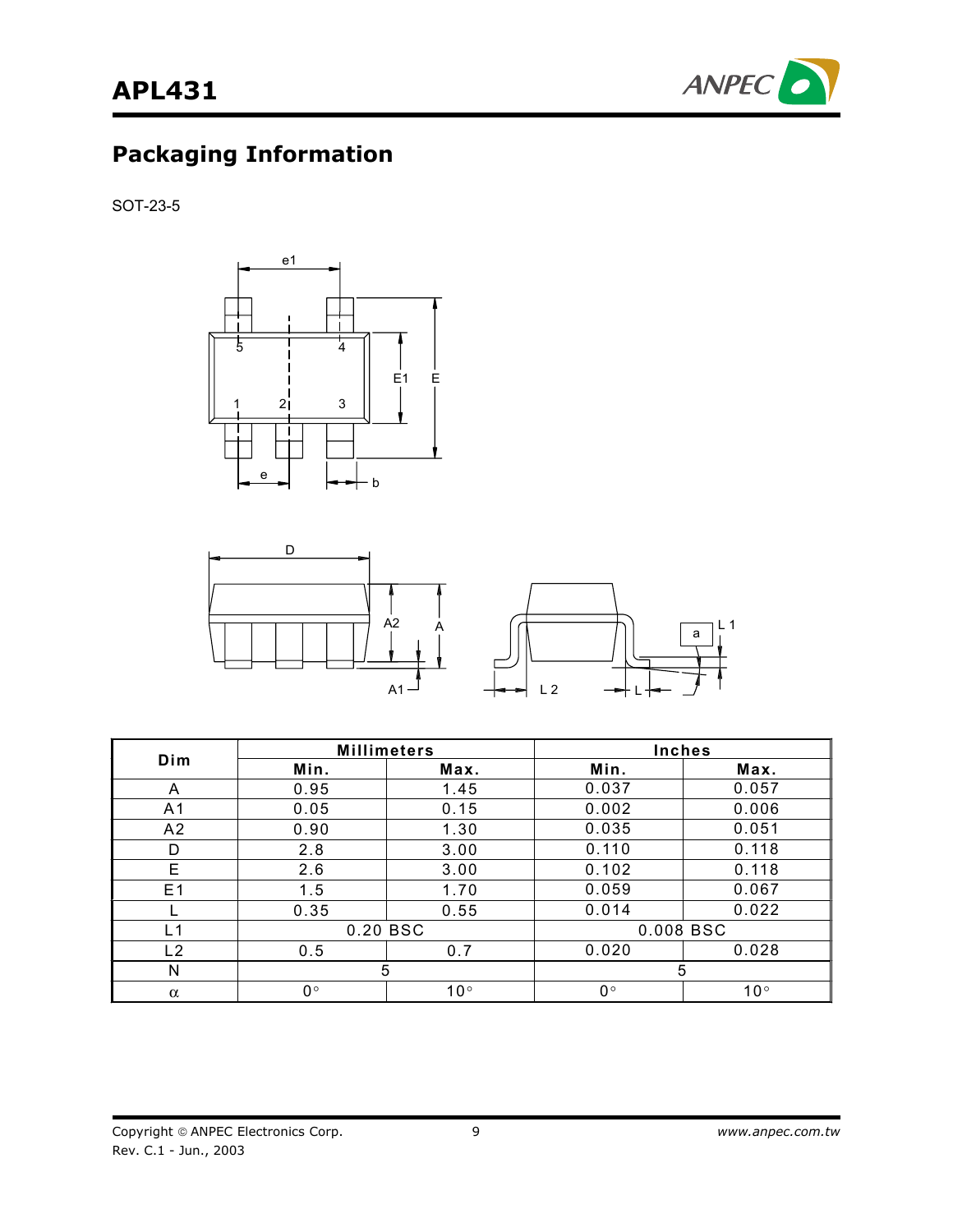



SOT-89



| Dim            | <b>Millimeters</b> |              | <b>Inches</b> |              |
|----------------|--------------------|--------------|---------------|--------------|
|                | Min.               | Max.         | Min.          | Max.         |
| A              | 1.40               | 1.60         | 0.055         | 0.063        |
| B              | 0.40               | 0.56         | 0.016         | 0.022        |
| <b>B1</b>      | 0.35               | 0.48         | 0.014         | 0.019        |
| C              | 0.35               | 0.44         | 0.014         | 0.017        |
| D              | 4.40               | 4.60         | 0.173         | 0.181        |
| D <sub>1</sub> | 1.35               | 1.83         | 0.053         | 0.072        |
| e              | 1.50 BSC           |              | 0.059 BSC     |              |
| e1             | 3.00 BSC           |              | 0.118 BSC     |              |
| Е              | 2.29               | 2.60         | 0.090         | 0.102        |
| Н              | 3.75               | 4.25         | 0.148         | 0.167        |
|                | 0.80               | 1.20         | 0.031         | 0.047        |
| $\alpha$       |                    | $10^{\circ}$ |               | $10^{\circ}$ |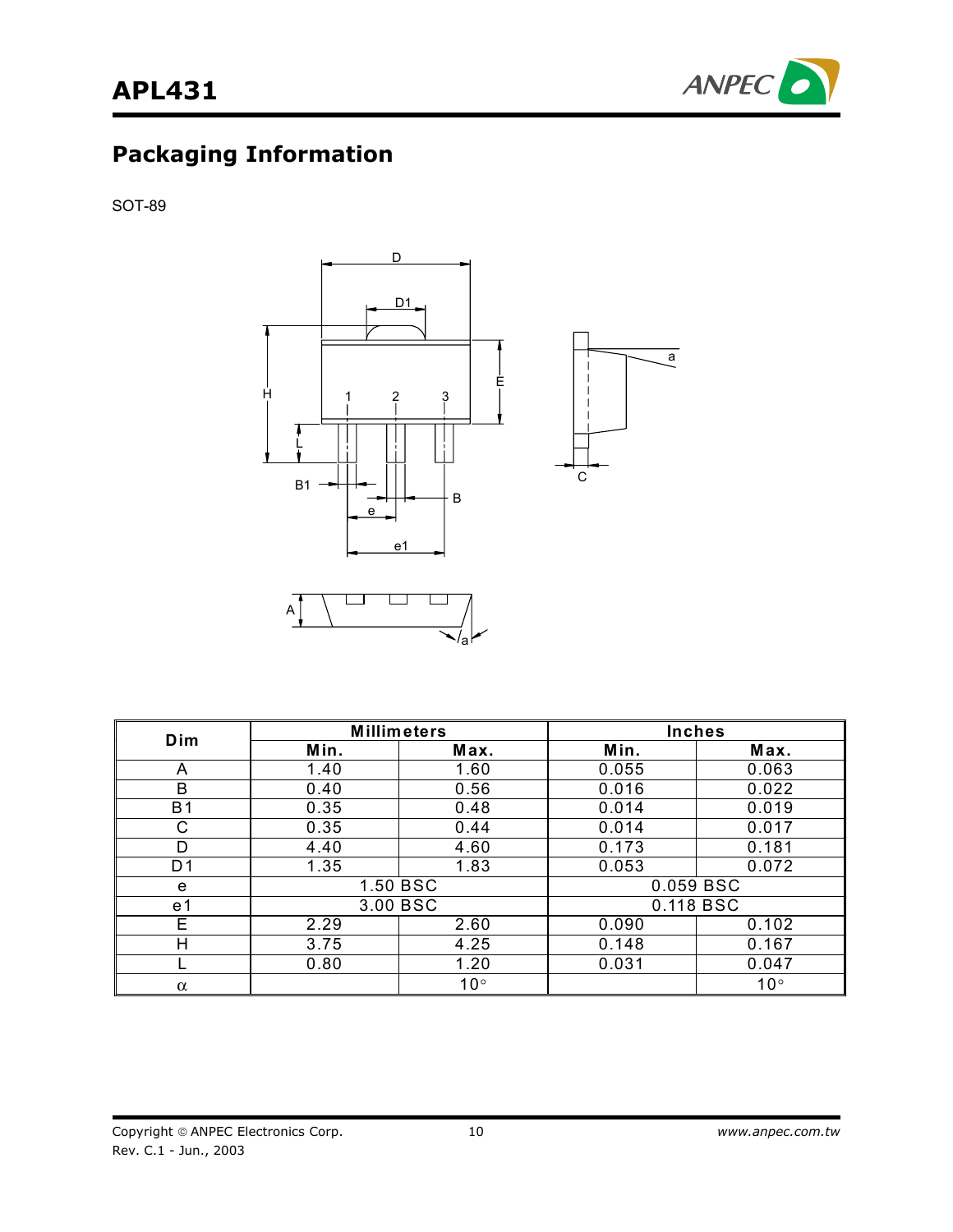

TO-92



|                | Millimeters |       | <b>Inches</b> |       |
|----------------|-------------|-------|---------------|-------|
| Dim            | Min.        | Max.  | Min.          | Max.  |
| A              | 4.318       | 5.334 | 0.170         | 0.210 |
| $\phi$ b       | 0.406       | 0.559 | 0.016         | 0.022 |
| $\phi$ b 2     | 0.406       | 0.559 | 0.016         | 0.022 |
| $\phi$ D       | 4.445       | 5.207 | 0.175         | 0.205 |
| E.             | 3.175       | 4.191 | 0.125         | 0.165 |
| e              | 2.413       | 2.667 | 0.095         | 0.105 |
| e 1            | 1.143       | 1.397 | 0.045         | 0.055 |
| J              | 3.429       |       | 0.135         |       |
|                | 12.70       |       | 0.500         |       |
| L <sub>1</sub> |             | 1.27  |               | 0.050 |
| Q              | 2.921       |       | 0.115         |       |
| S              | 2.032       | 2.667 | 0.080         | 0.105 |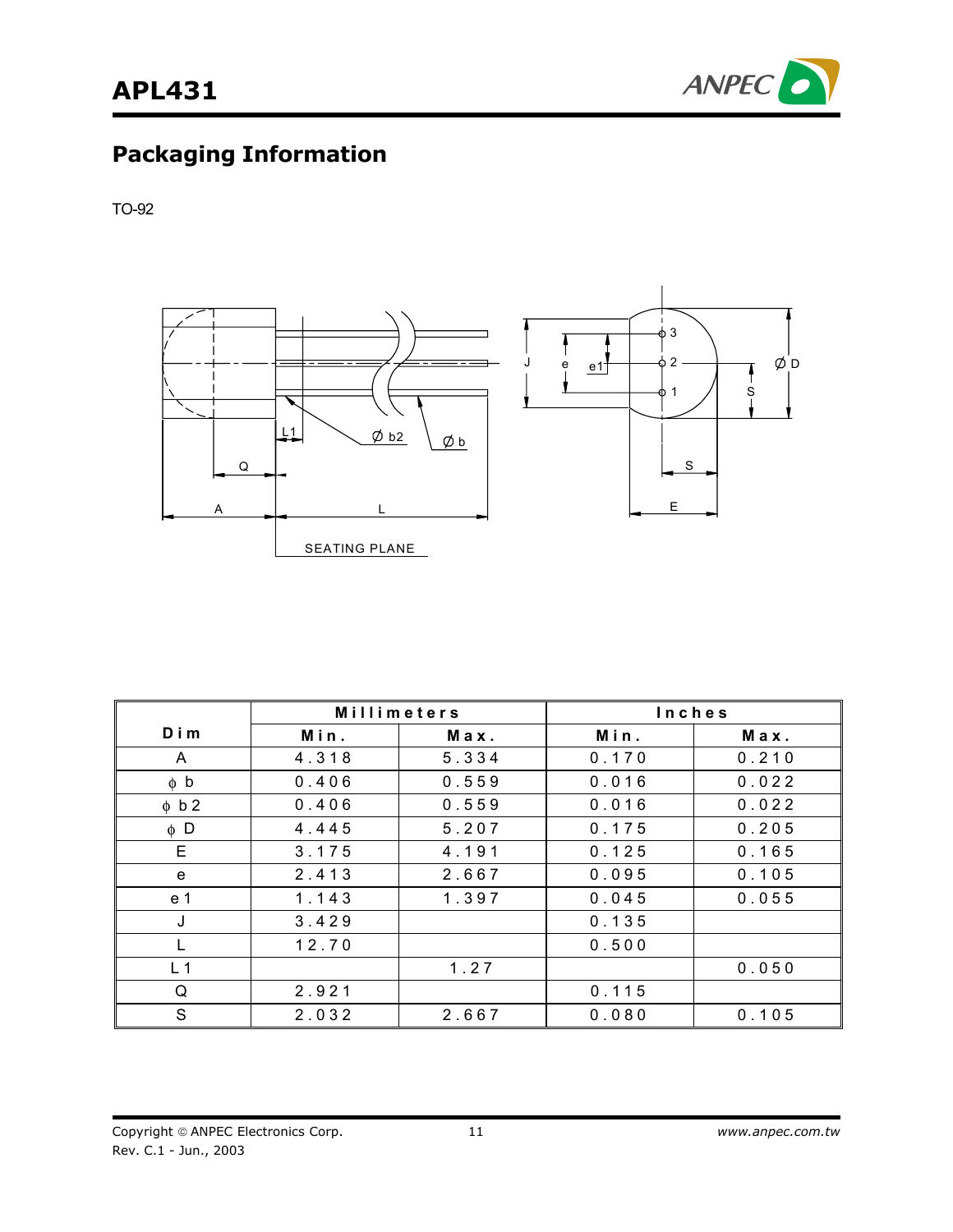

SO-8



| Dim            | <b>Millimeters</b> |         |       | <b>Inches</b> |
|----------------|--------------------|---------|-------|---------------|
|                | Min.               | Max.    | Min.  | Max.          |
| A              | 1.35               | 1.75    | 0.053 | 0.069         |
| A <sub>1</sub> | 0.10               | 0.25    | 0.004 | 0.010         |
| D              | 4.80               | 5.00    | 0.189 | 0.197         |
| E              | 3.80               | 4.00    | 0.150 | 0.157         |
| H              | 5.80               | 6.20    | 0.228 | 0.244         |
|                | 0.40               | 1.27    | 0.016 | 0.050         |
| e 1            | 0.33               | 0.51    | 0.013 | 0.020         |
| e <sub>2</sub> |                    | 1.27BSC |       | 0.50BSC       |
| $\phi$ 1       | $8^{\circ}$        |         |       | $8^{\circ}$   |

L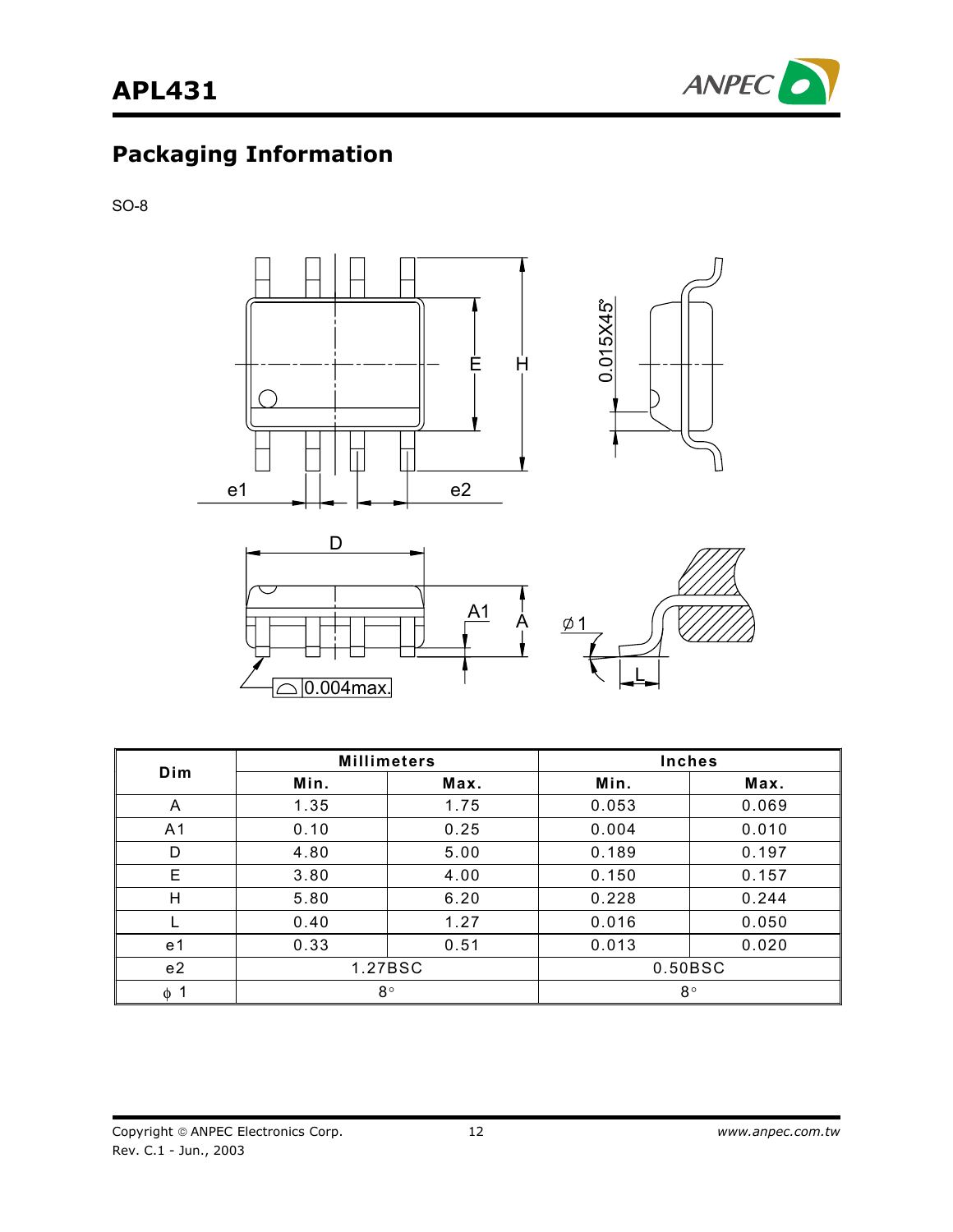

# **Physical Specifications**

| <b>Terminal Material</b> | Solder-Plated Copper (Solder Material: 90/10 or 63/37 SnPb)  |
|--------------------------|--------------------------------------------------------------|
| Lead Solderability       | Meets EIA Specification RSI86-91, ANSI/J-STD-002 Category 3. |

#### **Reflow Condition (IR/Convection or VPR Reflow)**

Reference JEDEC Standard J-STD-020A APRIL 1999



Time

## **Classification Reflow Profiles**

|                                                | <b>Convection or IR/</b><br><b>Convection</b> | VPR                         |
|------------------------------------------------|-----------------------------------------------|-----------------------------|
| Average ramp-up rate $(183^{\circ}C)$ to Peak) | 3°C/second max.                               | 10 $\degree$ C /second max. |
| Preheat temperature $125 \pm 25^{\circ}$ C)    | 120 seconds max                               |                             |
| Temperature maintained above 183°C             | 60 – 150 seconds                              |                             |
| Time within 5°C of actual peak temperature     | $10 - 20$ seconds                             | I60 seconds                 |
| Peak temperature range                         | 220 +5/-0°C or 235 +5/-0°C                    | 215-219 °C or 235 +5/-0 °C  |
| Ramp-down rate                                 | 6 °C /second max.                             | 10 °C /second max.          |
| Time 25°C to peak temperature                  | 6 minutes max.                                |                             |

## **Package Reflow Conditions**

| $pkg.$ thickness $\geq 2.5$ mm<br>and all bgas | $pkg.$ thickness $\leq$ 2.5mm and<br>$ $ pkg. volume $\geq$ 350 mm <sup>3</sup> | $pkg.$ thickness $\leq$ 2.5mm and pkg.<br>volume < 350mm <sup>3</sup> |
|------------------------------------------------|---------------------------------------------------------------------------------|-----------------------------------------------------------------------|
| Convection 220 +5/-0 $\degree$ C               |                                                                                 | Convection 235 +5/-0 $\degree$ C                                      |
| $IVPR$ 215-219 $°C$                            |                                                                                 | <b>IVPR 235 +5/-0 °C</b>                                              |
| $IR/Convection 220 +5/-0 °C$                   |                                                                                 | IR/Convection 235 +5/-0 $^{\circ}$ C                                  |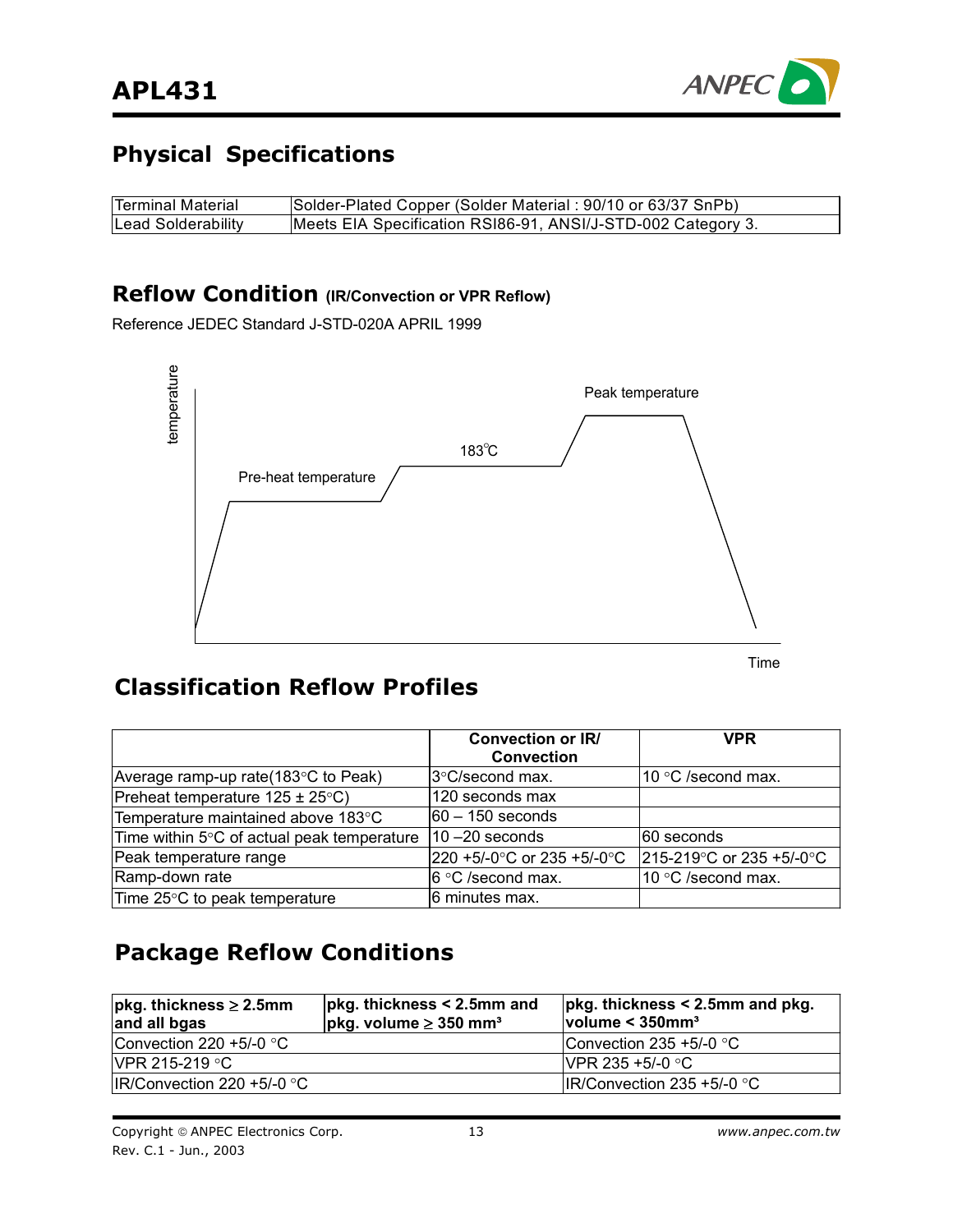

# **Reliability test program**

| <b>Test item</b>     | Method              | <b>Description</b>                             |
|----------------------|---------------------|------------------------------------------------|
| <b>SOLDERABILITY</b> | MIL-STD-883D-2003   | $245^{\circ}$ C , 5 SEC                        |
| <b>HOLT</b>          | MIL-STD-883D-1005.7 | 1000 Hrs Bias @ 125 °C                         |
| <b>PCT</b>           | JESD-22-B, A102     | 168 Hrs, 100 % RH , 121°C                      |
| <b>TST</b>           | MIL-STD-883D-1011.9 | $-65^{\circ}$ C ~ 150 $^{\circ}$ C, 200 Cycles |
| <b>ESD</b>           | MIL-STD-883D-3015.7 | VHBM > 2KV, VMM > 200V                         |
| Latch-Up             | IJESD 78.           | 10ms , $I_{tr}$ > 100mA                        |

# **Carrier Tape & Reel Dimensions**





| <b>Application</b> | A           | В            |                  | J              |                | $\mathbf{2}$  | w             | Р             |                 |
|--------------------|-------------|--------------|------------------|----------------|----------------|---------------|---------------|---------------|-----------------|
| SOP-8              | $330 \pm 1$ | $62 + 1.5$   | $12.75+$<br>0.15 | $2 \pm 0.5$    | $12.4 \pm 0.2$ | $2 \pm 0.2$   | $12 \pm 0.3$  | $8 + 0.1$     | $1.75 + 0.1$    |
|                    | F           | D            | D1               | Po             | P <sub>1</sub> | Ao            | Bo            | Ko            |                 |
|                    | $5.5 + 1$   | $1.55 + 0.1$ | $1.55 + 0.25$    | $4.0 \pm 0.1$  | $2.0 \pm 0.1$  | $6.4 \pm 0.1$ | $5.2 \pm 0.1$ | $2.1 \pm 0.1$ | $0.3 \pm 0.013$ |
| <b>Application</b> | A           | B            | С                | J              |                | T2            | w             | Р             | <b>E</b>        |
|                    |             |              |                  |                |                |               | $8.0 + 0.3$   |               |                 |
|                    | $178 + 1$   | $60 \pm 1.0$ | 12.0             | $2.5 \pm 0.15$ | $9.0 \pm 0.5$  | 1.4           | $-0.3$        | 4.0           | 1.75            |
| <b>SOT-23</b>      | F           | D            | D1               | Po             | P <sub>1</sub> | Ao            | Bo            | Ko            |                 |

 $\mathsf{m}$  ) and  $\mathsf{m}$  (mm)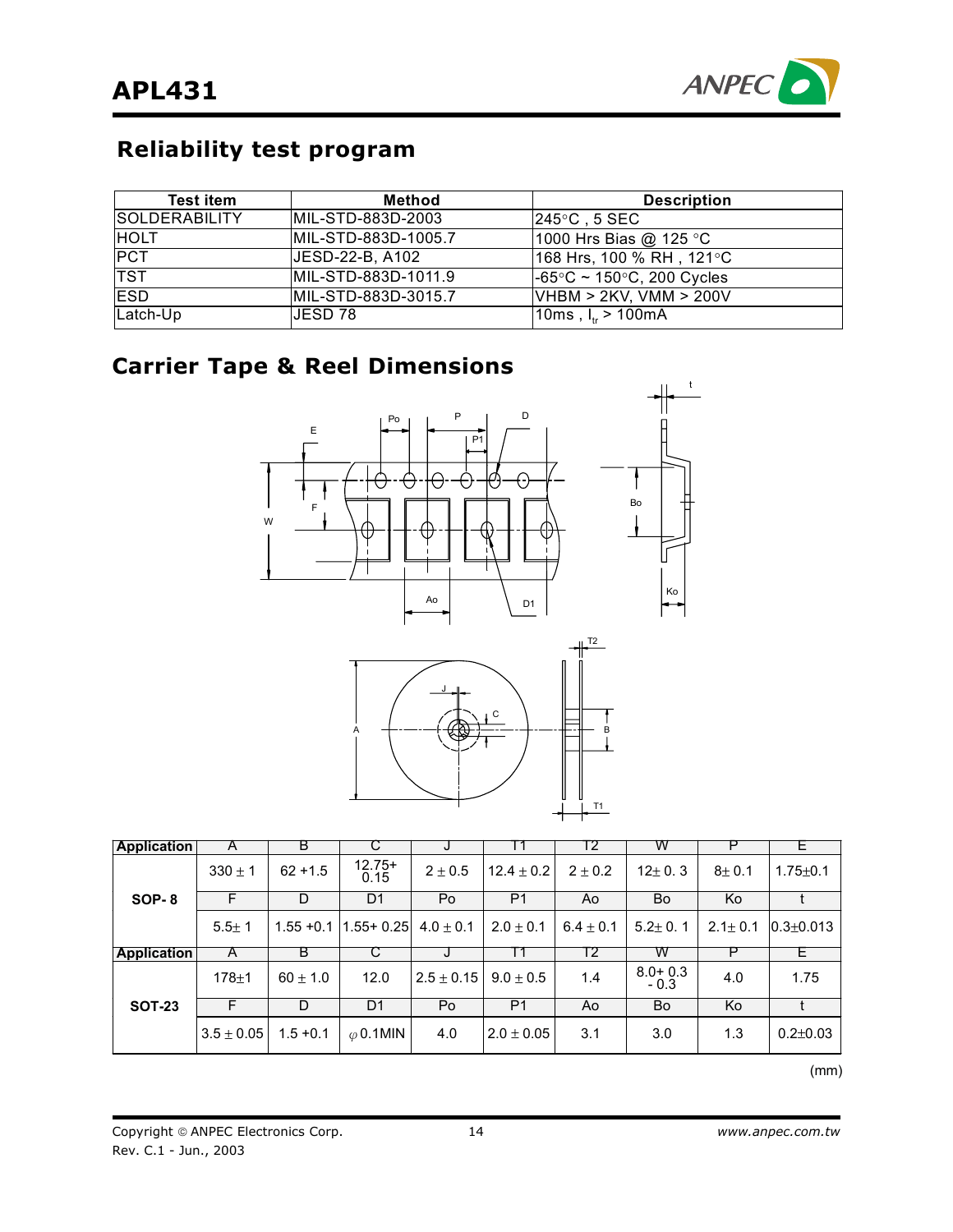

| Application        | A              | B            | C               | J                       | l 1            | Т2             | w                        | ٢            | ᄂ               |
|--------------------|----------------|--------------|-----------------|-------------------------|----------------|----------------|--------------------------|--------------|-----------------|
| <b>SOT-23-5</b>    | $178 + 1$      | $72 \pm 1.0$ |                 | $13.0 + 0.212.5 + 0.15$ | $8.4 \pm 2$    | $1.5 \pm 0.3$  | $8.0 \pm 0.3$            | $4 \pm 0.1$  | $1.75 \pm 0.1$  |
|                    | F              | D            | D1              | Po                      | P <sub>1</sub> | Ao             | Bo                       | Ko           |                 |
|                    | $3.5 \pm 0.05$ | $1.5 + 0.1$  | $1.5 \pm 0.1$   | $4.0 \pm 0.1$           | $2.0 \pm 0.1$  | $3.15 \pm 0.1$ | $3.2 \pm 0.1$            | $1.4 + 0.1$  | $0.2 + 0.033$   |
| <b>Application</b> | A              | B            | С               | J                       | Т1             | Т2             | W                        | Р            | Е.              |
| <b>SOT-89</b>      | $178 + 1$      | $70 \pm 2$   | $13.5 \pm 0.15$ | $3 \pm 0.15$            | $14 \pm 2$     | $1.3 \pm 0.3$  | $12 + 0.3$<br>$12 - 0.1$ | $8 \pm 0.1$  | $1.75 \pm 0.1$  |
|                    | F              | D            | D <sub>1</sub>  | Po                      | P <sub>1</sub> | Ao             | Bo                       | Ko           |                 |
|                    | $5.5 \pm 0.05$ | $1.5 + 0.1$  | $1.5 \pm 0.1$   | $4.0 \pm 0.1$           | $2.0 \pm 0.1$  | $4.8 \pm 0.1$  | $4.5 \pm 0.1$            | $1.80 + 0.1$ | $0.3 \pm 0.013$ |

(mm) **Carrier Tape & Reel Dimensions**

 $H2$  H2  $H2$  H2 D<sub>2</sub>  $AG \rightarrow$ M H3 W2  $\begin{array}{c}\n\uparrow \downarrow \\
\downarrow \downarrow \downarrow \\
\downarrow \downarrow \downarrow\n\end{array}$  $\Box$  $\Box$ H4 स स H ए ए ए ग ग ए ए । T H1 W1 W  $\overline{\odot}$  $\overline{\odot}$  $\overline{\odot}$  $\overline{\odot_\bullet}$  $\overline{\odot}$ D F1F2  $\frac{1}{D1}$ T2  $\frac{1}{2}$ †¯<br>T1 -F<br>P  $\overrightarrow{P}$  P2





| Application | A0             | A <sub>1</sub>   | A2                           | A <sub>3</sub> | B0                    | <b>B1</b>      | B <sub>2</sub> | C <sub>0</sub> | C <sub>1</sub> |
|-------------|----------------|------------------|------------------------------|----------------|-----------------------|----------------|----------------|----------------|----------------|
| TO-92       | $3.18 - 12$    | $90+1$           | $76 + 1$                     | $30+1$         | $90+1$                | 31±1           | 76±1           | 5.8            | 3.8            |
|             | C <sub>2</sub> | D                | D <sub>1</sub>               | D <sub>2</sub> | $F1 = F2$             | $F1-F2$        | M              | H              | H1             |
|             | 7.8            | $4.0 \pm 0.2$    | $0.36 - 0.53$                | 9.0 MAX        | $2.5 + 0.2$<br>$-0.1$ | ±0.3           | $2.5 \pm 0.5$  | 16±0.5         | $9 + 0.5$      |
|             | H <sub>2</sub> | H2A              | H <sub>3</sub>               | H4             | $H5=HO+M$             | L              | L1             | P              | P <sub>1</sub> |
|             | $0.5$ MAX      | $0.5$ MAX $\mid$ | 27.0 MAX   20.0 MAX          |                | $18.5 \pm 0.5$        | 11.0 MAX       | 2.5 MIN        | $12.7 \pm 0.3$ | $6.35 \pm 0.4$ |
|             | P <sub>2</sub> |                  | T1                           | T <sub>2</sub> | T3                    | T <sub>4</sub> | W              | W1             | W <sub>2</sub> |
|             | $50.8 \pm 0.5$ |                  | 10.55 MAX11.42 MAX10.36~0.68 |                | 15                    | 1.7            | $18.0 \pm 0.2$ | $6.0 \pm 0.2$  | $\leq$ 1       |
|             |                |                  |                              |                |                       |                |                |                | (mm)           |

B0

UNIT : mm

Copyright © ANPEC Electronics Corp. Rev. C.1 - Jun., 2003

15 *www.anpec.com.tw*